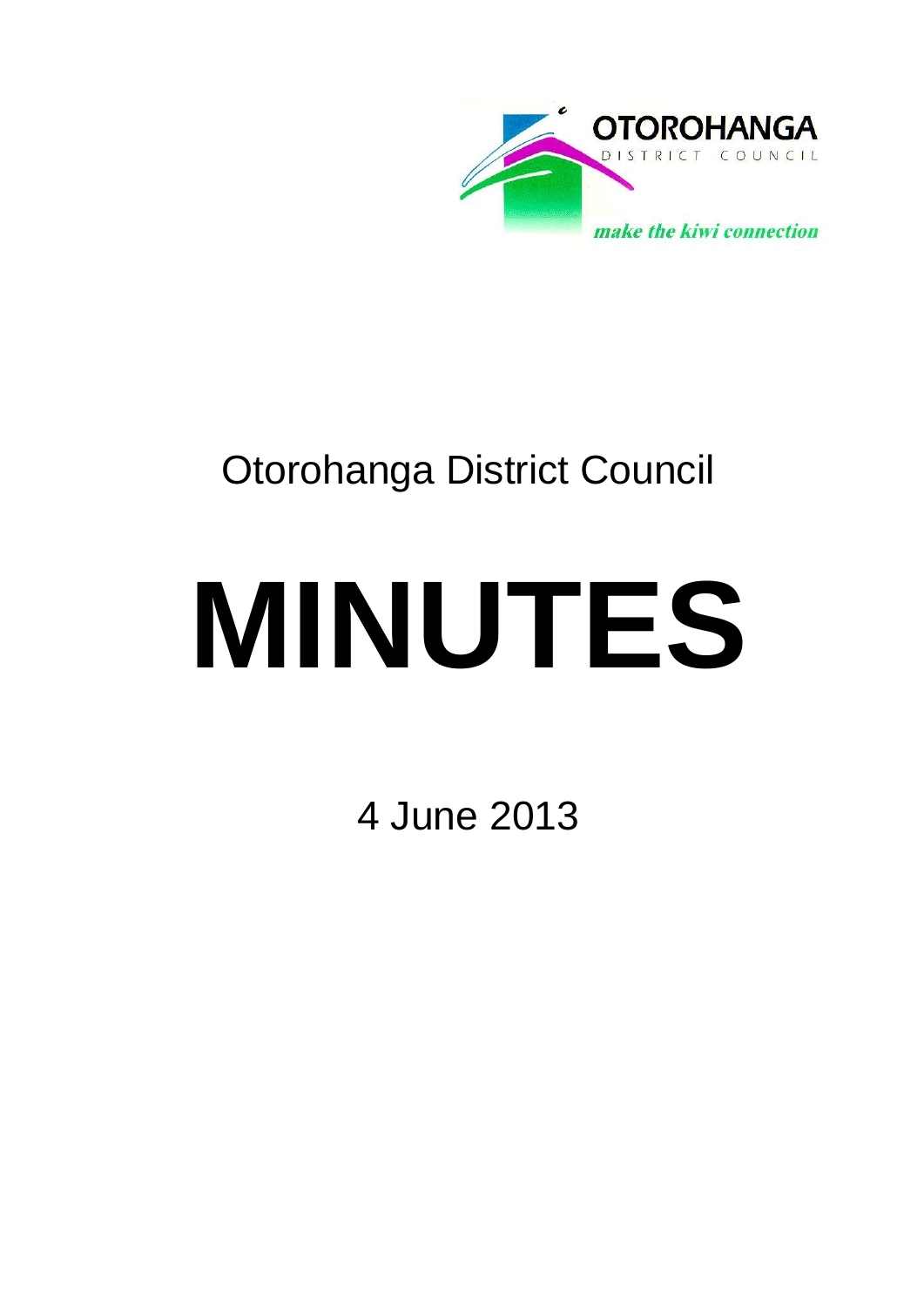# **OTOROHANGA DISTRICT COUNCIL**

4 June 2013

Minutes of an ordinary meeting of the Otorohanga District Council held in the Council Chambers, Maniapoto St, Otorohanga on Tuesday 4 June 2013 commencing at 10.05am.

# **MINUTES**

Minutes are unconfirmed and subject to amendment at the next meeting of Council.

# **ORDER OF BUSINESS:**

| <b>ITEM</b>                                | <b>PRECIS</b>                                                                        | <b>PAGE</b> |  |
|--------------------------------------------|--------------------------------------------------------------------------------------|-------------|--|
| <b>PRESENT</b>                             |                                                                                      | 1           |  |
| <b>IN ATTENDANCE</b>                       |                                                                                      |             |  |
| <b>APOLOGIES</b>                           |                                                                                      | 1           |  |
| ITEMS TO BE CONSIDERED IN GENERAL BUSINESS |                                                                                      |             |  |
|                                            | CONFIRAMTION OF MINUTES - 14 MAY 2013                                                | 1           |  |
| <b>REPORTS</b>                             |                                                                                      | 1           |  |
| Item $353$                                 | OTOROHANGA COMMUNITY BOARD MINUTES 9 MAY 2013                                        | 1           |  |
| Item $354$                                 | <b>PROPOSED RESERVE USE</b>                                                          | 2           |  |
| Item $355$                                 | JOINT MANAGEMENT COMMITTEE MINUTES 10 MAY 2013                                       | 2           |  |
| Item $356$                                 | CIVIL DEFENCE - SHARED SERVICE AGREEMENT AND LOCAL<br><b>CONTROLLERS APPOINTMENT</b> | 2           |  |
| Item $357$                                 | SPORT NZ ASSESSMENT COMMITTEE MINUTES 14 MAY 2013                                    | 3           |  |
| Item $358$                                 | ROAD LEGALISATION PART TE TAHI ROAD SO 458562                                        | 3           |  |
| Item $359$                                 | ROAD LEGALISATION PART MANGATI ROAD SO 45659                                         | 4           |  |
| Item $361$                                 | ODC MATTERS REFERRED FROM 14 MAY 2013                                                | 5           |  |
| <b>GENERAL</b>                             |                                                                                      | 5           |  |
| Item $360$                                 | ANNUAL PLAN SUBMISSIONS 2013                                                         | 6           |  |
| <b>MOTION TO EXCLUDE THE PUBLIC</b>        |                                                                                      |             |  |
| Item $362$                                 | SALE OF 24 TURONGO STREET CONFIDENTIAL                                               | 9           |  |
| <b>MEETING CLOSURE</b>                     |                                                                                      |             |  |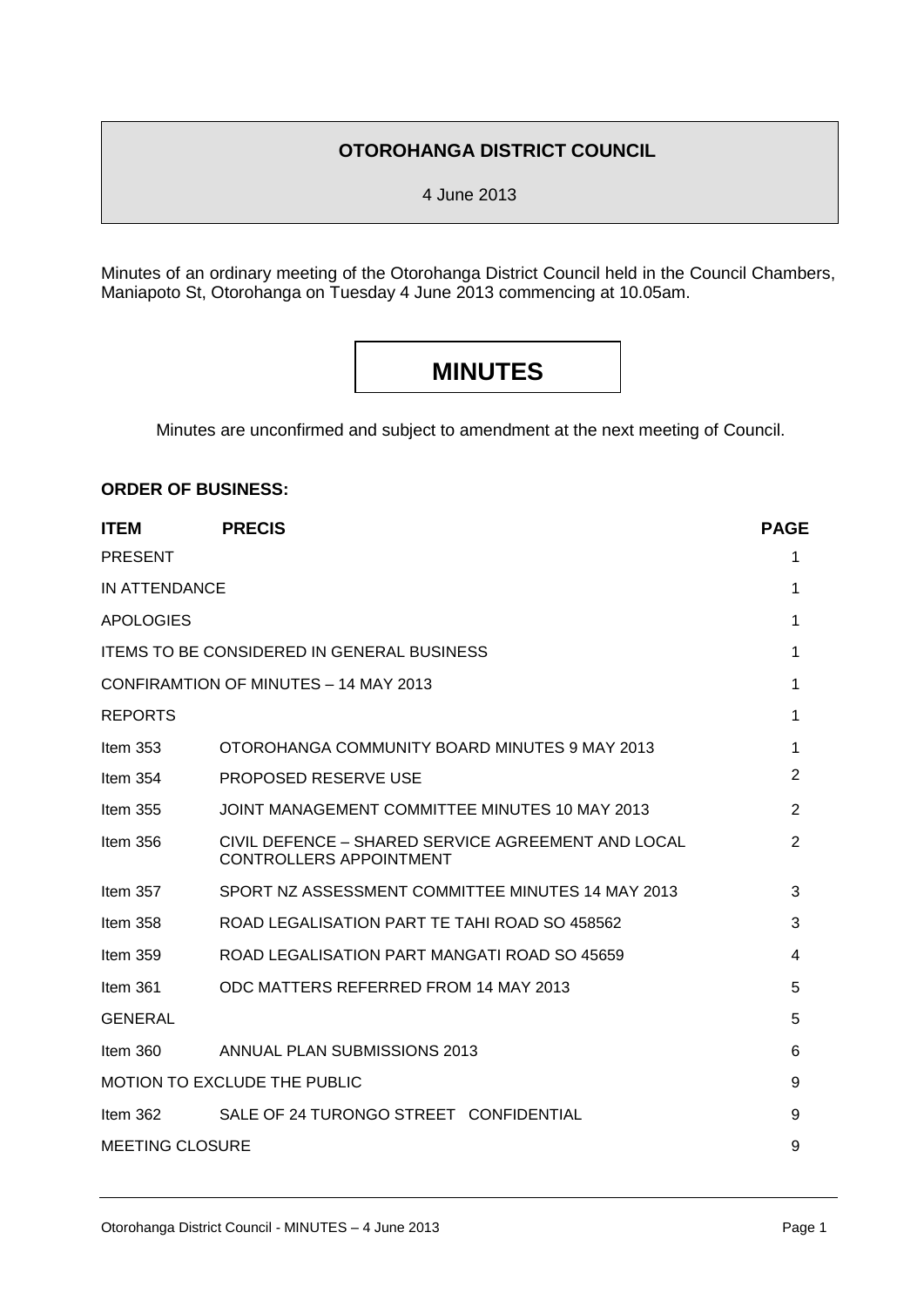## **PRESENT**

Mr DF Williams (Mayor), Crs MM Baxter, S Blackler, RM Johnson, AG Ormsby, KM Phillips, DM Pilkington and RJ Prescott.

#### **IN ATTENDANCE**

Messrs DC Clibbery (Chief Executive & Engineering Manager), GD Bunn (Finance & Administration Manager), AR Loe (Environmental Services Manager) and CA Tutty (Governance Supervisor).

#### **OPENING PRAYER**

Cr Blackler read the Opening Prayer.

#### **ITEMS TO BE CONSIDERED IN GENERAL BUSINESS**

**Resolved** that the matter of maintenance costs in respect to the Kawhia Museum building be considered in General Business which may require a resolution.

#### **Cr Pilkington / Cr Phillips**

#### **CONFIRMATION OF MINUTES – 14 MAY 2014**

**Resolved** that the minutes of the meeting of the Otorohanga District Council held on 14 May 2013, as amended, be approved as a true and correct record of that meeting.

#### **Cr Baxter / Cr Johnson**

#### **MATTERS ARISING**

#### **Mair Street**

It was agreed that the item under General Business relating to Mair Street was questioned by Cr Baxter not Cr Blackler as recorded in the minutes.

#### **Otorohanga District & Community Charitable Trust**

Cr Johnson referred to the item Otorohanga District & Community Charitable Trust in particular to the final sentence in the second paragraph where, following discussion, it was agreed that this sentence be amended to read 'Cr Johnson replied that the main aims of the Trust include consideration of grants to Young Achievers and to grow the Trusts' funds.'

#### **Community – Loss Of Water**

Cr Phillips referred to his advice where he discovered a water leak on a farm property and confirmed that in this instance Council did carry out the repair work.

#### **REPORTS**

# **Item 353 OTOROHANGA COMMUNITY BOARD MINUTES - 9 MAY 2013**

# **Resolved**

That the minutes of the meeting of the Otorohanga Community Board held on 9 May 2013 be received.

# **Cr Prescott / Cr Ormsby**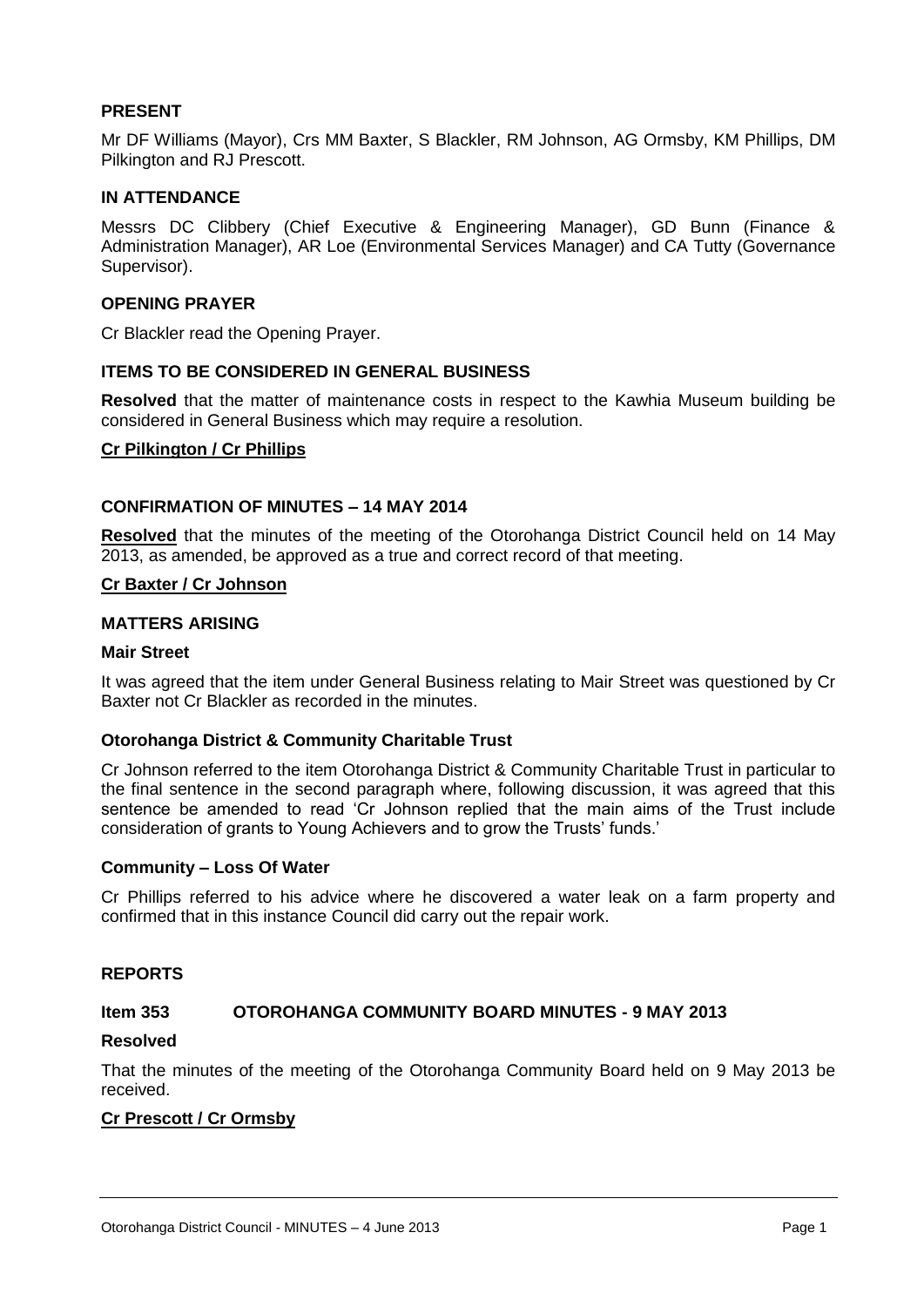# **Item 354 PROPOSED RESERVE USE**

# **Discussion**

The Chief Executive presented a report on a proposal to use areas of Reserves in Otorohanga for new purposes. He said the Otorohanga Community Board is comfortable with the recreational activities proposed for this area. In reply to His Worship as to how the value of the proposed Lease has been determined, the Chief Executive replied this has been compared with the Lease to Camp Kiwi, with a sum of \$3000 pa being considered to be reasonable. He said the initial period would be for five years with consideration of an option for a further five year period. He confirmed that at the completion of the initial five year period, a review of the actual Lease document will be carried out.

The Chief Executive advised that the proposed area does not involve the Otorohanga Zoological Society.

The Chief Executive informed Members that taking into consideration DOC's requirement, submissions will close on 8 July 2013. Cr Johnson expressed some concern as to the administration of the proposed paintball area and felt that problems may arise with public areas being made available for private activities. His Worship replied that this is an area of bush which is available to the public to use for the proposed activity should they so desire.

#### **Resolved**

That Council gives approval in principle for -

- 1. The leasing of that part of the Otorohanga Domain previously occupied by the Croquet Club for a commercially operated recreational activities including a mini-golf course, a batting cage and associated facilities; and
- 2. The use of part of the Bob Horsfall Reserve as a designated area in which games of paintball can be played.

Subject to the outcome of the public consultation and the approval of DOC.

# **Cr Prescott / Cr Ormsby**

# **Item 355 JOINT MANAGEMENT COMMITTEE MINUTES - 10 MAY 2013**

#### **Discussion**

The Environmental Services Manager presented minutes of the inaugural meeting of the Raukawa Charitable Trust and Otorohanga District Council Joint Management Committee held on 10 May 2013.

#### **Resolved**

That the minutes of the Joint Management Committee held on 10 May 2013 be received.

# **Cr Baxter / Cr Blackler**

# **Item 356 CIVIL DEFENCE – SHARED SERVICE AGREEMENT AND LOCAL CONTROLLERS APPOINTMENT**

#### **Discussion**

The Environmental Services Manager referred Members to the three recommendations contained in the report and advised that there will be the need for Council to approve an extra \$11,000 in costs for the service to be provided. Cr Phillips said he was confused with the figures in the report and expressed the opinion that the additional cost to Council would be in the vicinity of \$17,000 not \$11,000. The Environmental Services Manager reported that Council would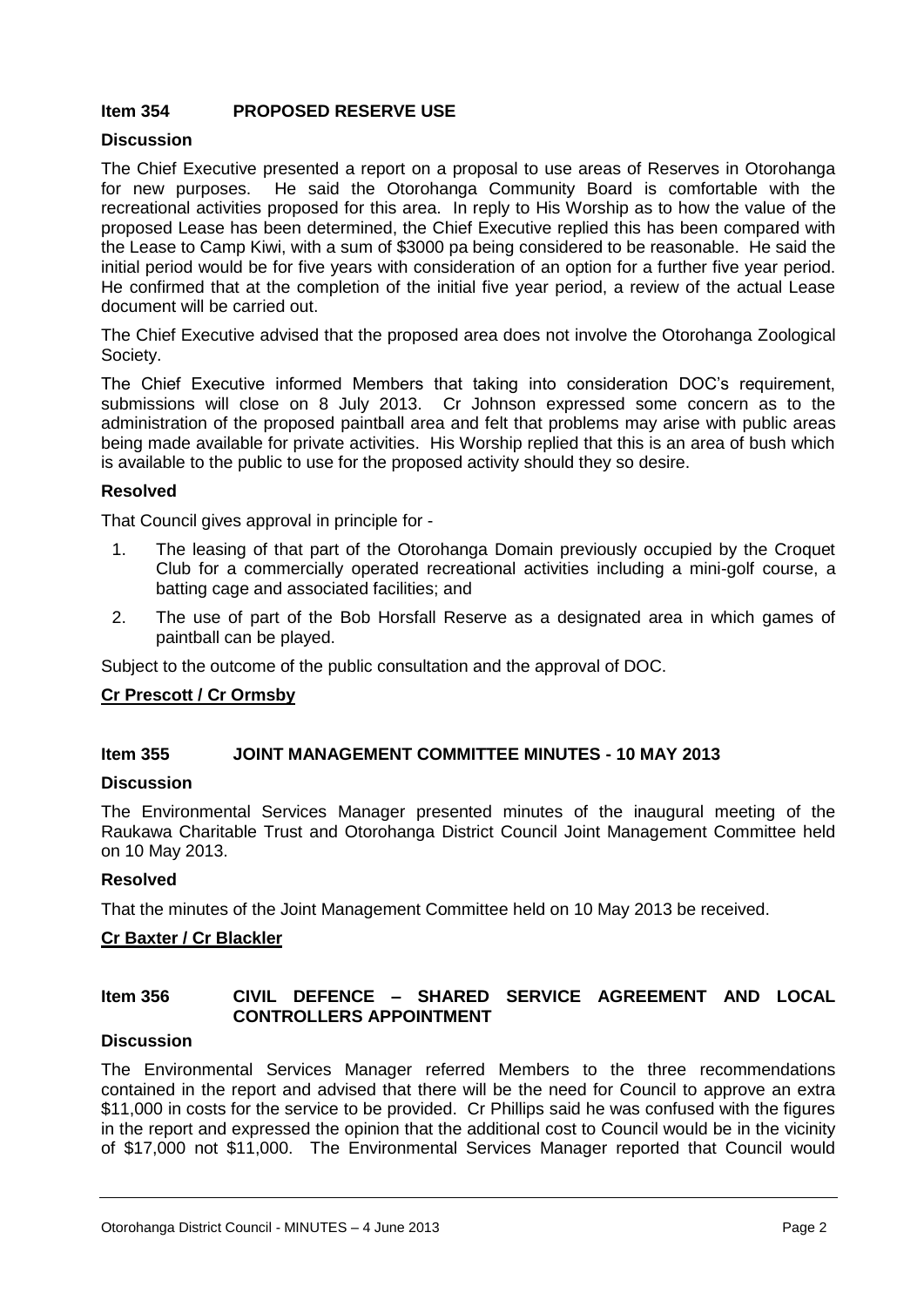obtain 1.5 days Civil Defence service per week. It is his intention that the best use be made of this time.

The Chief Executive advised that Council will need to pass a resolution in respect to the increased funding. It was agreed that this will be considered with the Annual Plan submissions.

#### **Resolved**

**That** 

- 1. The report be received
- 2. The new Civil Defence emergency management arrangement through a Shared Service Agreement (SSA) with Otorohanga District, Waitomo District and Waipa District effective 1 July 2013 be approved.
- 3. In accordance with the Civil Defence Emergency Management Act 2002 and in accordance with the Shared Service Agreement the Civil Defence Local Controller is Andrew Loe and the alternate Civil Defence Local Controllers are Wayne Allen and Johan Cullis.

#### **Cr Blackler / Cr Johnson**

# **Item 357 SPORT NZ ASSESSMENT COMMITTEE MINUTES - 14 MAY 2013**

#### **Discussion**

The Governance supervisor presented minutes of a meeting of the Sport NZ Assessment Committee held on 14 May 2013.

His Worship expressed the opinion that throughout the District there must be school and community groups which require funding for this purpose. He requested Members attempt to promote this scheme throughout their various Wards.

It was agreed that the Governance Supervisor email to Members the dates of the various funding rounds, application form and information regarding the scheme.

#### **Resolved**

That the minutes of the meeting of the Sport NZ Assessment Committee meeting held on 14 May 2013 be received and the recommendations contained therein be adopted.

#### **Cr Pilkington / Cr Baxter**

#### **Item 358 ROAD LEGALISATION PART TE TAHI ROAD SO 458562**

#### **Discussion**

The Engineering Manager presented a report advising that Council has documents requiring consent to legalising part of Te Tahi Road, being a length of 600m from RP 1900. He said this is being part of the recent improvements to Te Tahi Road.

The Chief Executive referred Members to part two of the recommendation and advised that the SO number should read SO 458562.

#### **Resolved**

That

- 1. The Otorohanga District Council hereby consents to the Minister of Land Information declaring:
	- a. Pursuant to Sec 114 of the Public Works Act 1981 the land described in the **First Schedule** below being declared road and vested in the Otorohanga District Council.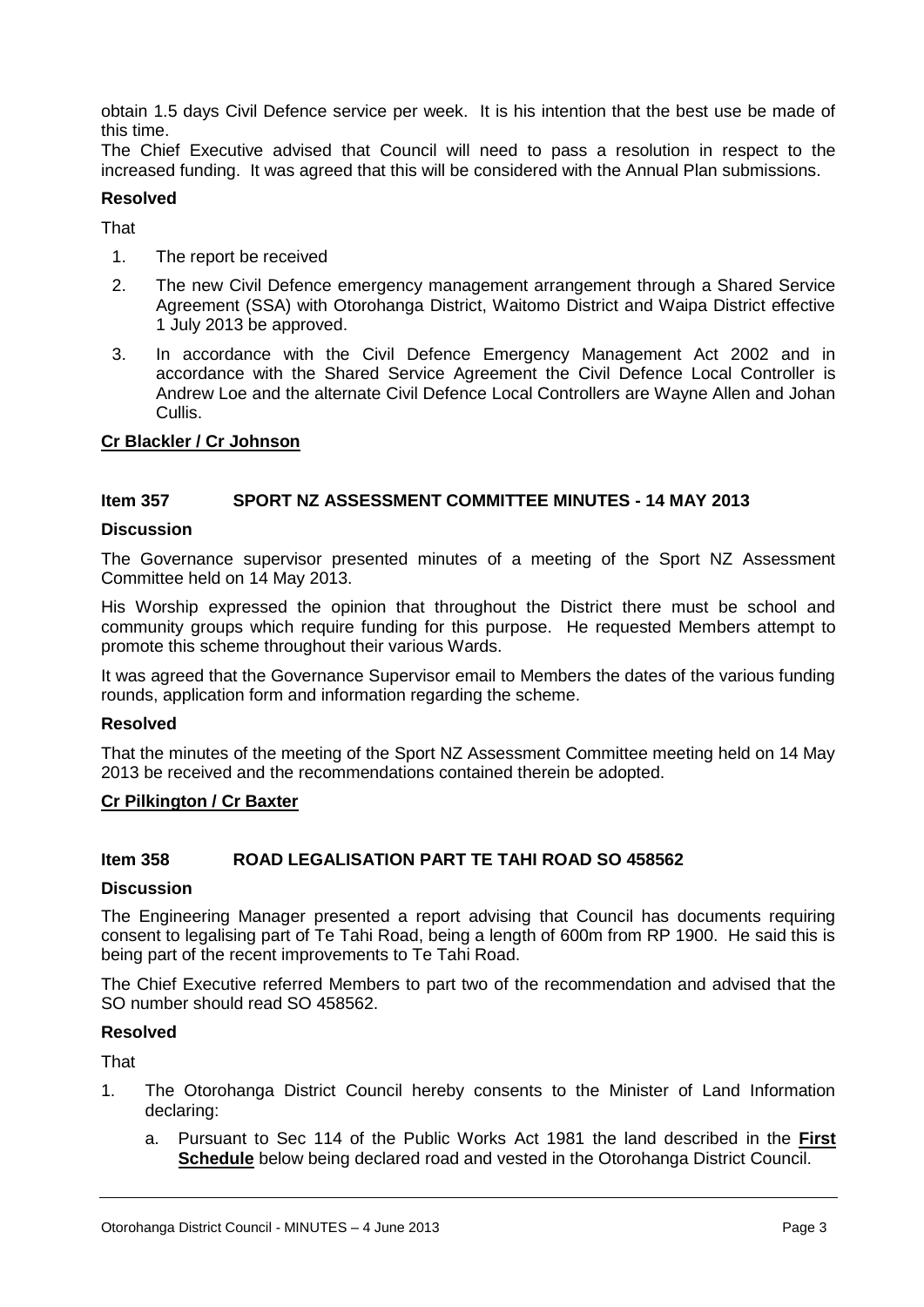b. Pursuant to Sec 116 and 117 of the Public Works Act 1981 the land described in the **Second Schedule** below being stopped and vested in the adjoining properties by way of amalgamation with the titles listed and being subject to existing mortgages recorded on the titles.

| <b>First Schedule</b> - Land to be Declared Road                                           |                      |                      |                         |  |  |
|--------------------------------------------------------------------------------------------|----------------------|----------------------|-------------------------|--|--|
| Area                                                                                       | Description          | Title                | Owners                  |  |  |
| $211m^2$                                                                                   | Section 2 SO 458562  | CFR 242380           | GP & ER Brierly         |  |  |
| 149m <sup>2</sup>                                                                          | Section 5 SO 458562  | CFR 511575           | <b>BD &amp; PM Wise</b> |  |  |
| 329m <sup>2</sup>                                                                          | Section 7 SO 458562  | CFR 511575           | <b>BD &amp; PM Wise</b> |  |  |
| 198m <sup>2</sup>                                                                          | Section 9 SO 458562  | <b>CFR 73594</b>     | <b>JED Limited</b>      |  |  |
| 29 <sup>m²</sup>                                                                           | Section 14 SO 458562 | CFR 73594            | <b>JED Limited</b>      |  |  |
| 370 <sup>m²</sup>                                                                          | Section 12 SO 458562 | <b>CFR SA28A/880</b> | LC & AC Verstappen      |  |  |
| Second Schedule - Road to be Stopped and Vested by Amalgamation in Adjoining<br>Properties |                      |                      |                         |  |  |
| 143m <sup>2</sup>                                                                          | Section 1 SO 458562  | CFR 511573           | <b>BD &amp; PM Wise</b> |  |  |
| 172m <sup>2</sup>                                                                          | Section 3 SO 458562  | CFR 511574           | <b>BD &amp; PM Wise</b> |  |  |
| 134m <sup>2</sup>                                                                          | Section 8 SO 458562  | CFR 511575           | BD & PM Wise            |  |  |
| $120m^2$                                                                                   | Section 4 SO 458562  | CFR 242380           | GP & ER Brierly         |  |  |
| 481 <sup>m²</sup>                                                                          | Section 6 SO 458562  | CFR 242380           | GP & ER Brierly         |  |  |
| 335m <sup>2</sup>                                                                          | Section 11 SO 458562 | CFR 73594            | JED Limited             |  |  |
| 292m <sup>2</sup>                                                                          | Section 13 SO 458562 | CFR 73594            | <b>JED Limited</b>      |  |  |
| 185m <sup>2</sup>                                                                          | Section 10 SO 458562 | <b>CFR SA28A/880</b> | LC & AC Verstappen      |  |  |

#### *South Auckland Land District – Otorohanga District*

2. The Mayor and Chief Executive of Otorohanga District Council be authorised to sign and seal any documentation necessary to legalise plan SO 458562.

# **Cr Baxter / Cr Prescott**

# **Item 359 ROAD LEGALISATION PART MANGATI ROAD SO 45659**

#### **Discussion**

The Engineering Manager presented a report advising that Council has documents requiring consent to legalising of part of Mangati Road for the first 600m from State Highway 39.

#### **Resolved**

That

- 1. The Otorohanga District Council hereby consents to the Minister of Land Information declaring:
	- a. Pursuant to Sec 114 of the Public Works Act 1981 the land described in the **First Schedule** below being declared road and vested in the Otorohanga District Council.
	- b. Pursuant to Sec 116 & 117 of the Public Works Act 1981 the road described in the **Second Schedule** below being stopped and vested in the adjoining properties by way of amalgamation with the titles listed and being subject to existing mortgages recorded on the titles.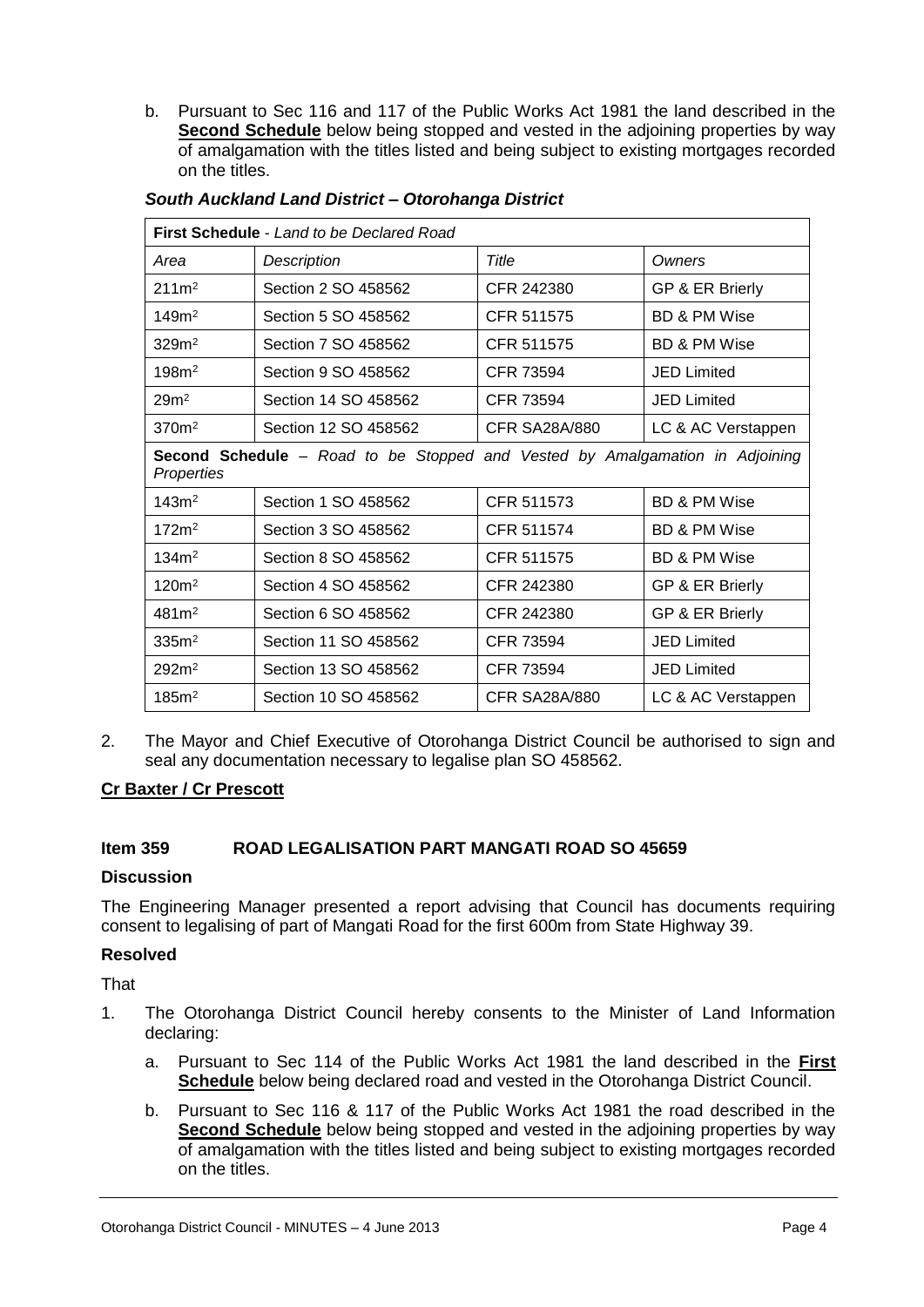# *South Auckland Land District – Otorohanga District*

| <b>First Schedule - Land to be Declared Road</b>                                        |                     |            |                   |  |  |
|-----------------------------------------------------------------------------------------|---------------------|------------|-------------------|--|--|
| Area                                                                                    | <b>Description</b>  | Title      | Owners            |  |  |
| 414m <sup>2</sup>                                                                       | Section 1 SO 456592 | SA25B/1195 | RC & KM Ormsby    |  |  |
| 1108m <sup>2</sup>                                                                      | Section 4 SO 456592 | SA69A/90   | ET & KE Vallender |  |  |
| 192m <sup>2</sup>                                                                       | Section 7 SO 456592 | CFR 407868 | RW & DB Sisley    |  |  |
| Second Schedule - Road to be Stopped and Vested by Amalgamation in Adjoining Properties |                     |            |                   |  |  |
| 551m <sup>2</sup>                                                                       | Section 3 SO 456592 | SA25B/1195 | RC & KM Ormsby    |  |  |
| $281 \,\mathrm{m}^2$                                                                    | Section 2 SO 456592 | SA69A/90   | ET & KE Vallender |  |  |
| 954m <sup>2</sup>                                                                       | Section 5 SO 456592 | SA47C/284  | ET & KE Vallender |  |  |
| 333m <sup>2</sup>                                                                       | Section 6 SO 456592 | CFR 407869 | RW & DB Sisley    |  |  |

2. The Mayor and Chief Executive of Otorohanga District Council be authorised to sign and seal any documentation necessary to legalise plan SO 456592.

# **Cr Baxter / Cr Phillips**

# **Item 361 ODC MATTERS REFERRED FROM 14 MAY 2013**

# **Discussion**

# **AOTEAROA PEOPLES NETWORK WIRELESS GATEWAY – KAWHIA LIBRARY**

Cr Pilkington reported that this is a work in progress.

# **RANGINUI RURAL WATER SUPPLY COMMITTEE**

The Finance & Administration Manager circulated and presented information on whether the scheme would still be viable should Ranginui Station withdraw. He informed Members that, under the Local Government Act, the scheme could be wound up or handed over to the consumers. He said consideration could be given to handing over the scheme to the consumers to use the water for stock consumption only.

His Worship suggested that this information be given to the Committee Members as there is a need for the owners of the scheme to work together in this matter. The Chief Executive advised that should the Ranginui Station withdraw, continuation of the scheme is not out of the question as the remaining properties will still require water. Following further discussion it was agreed that the information be provided to the Committee Members with a summary sheet to be considered at a special meeting of the Committee.

Cr Blackler advised that under Variation 6 it will be necessary for farmers to obtain their own consent should they wish to draw water from the river.

# **GENERAL**

# **RURAL SECTOR**

His Worship informed Members of a forthcoming Rural Sector meeting to be held 13/14 June in Wellington and asked for any Members to advise Council's Executive Assistant should they be able or willing to attend.

# **PUREKIRIKIRI MARAE**

His Worship reported he attended the opening of the new buildings at the Purekirikiri Marae recently and informed Members that this has a fantastic facility which was acknowledged during a 'massive' day.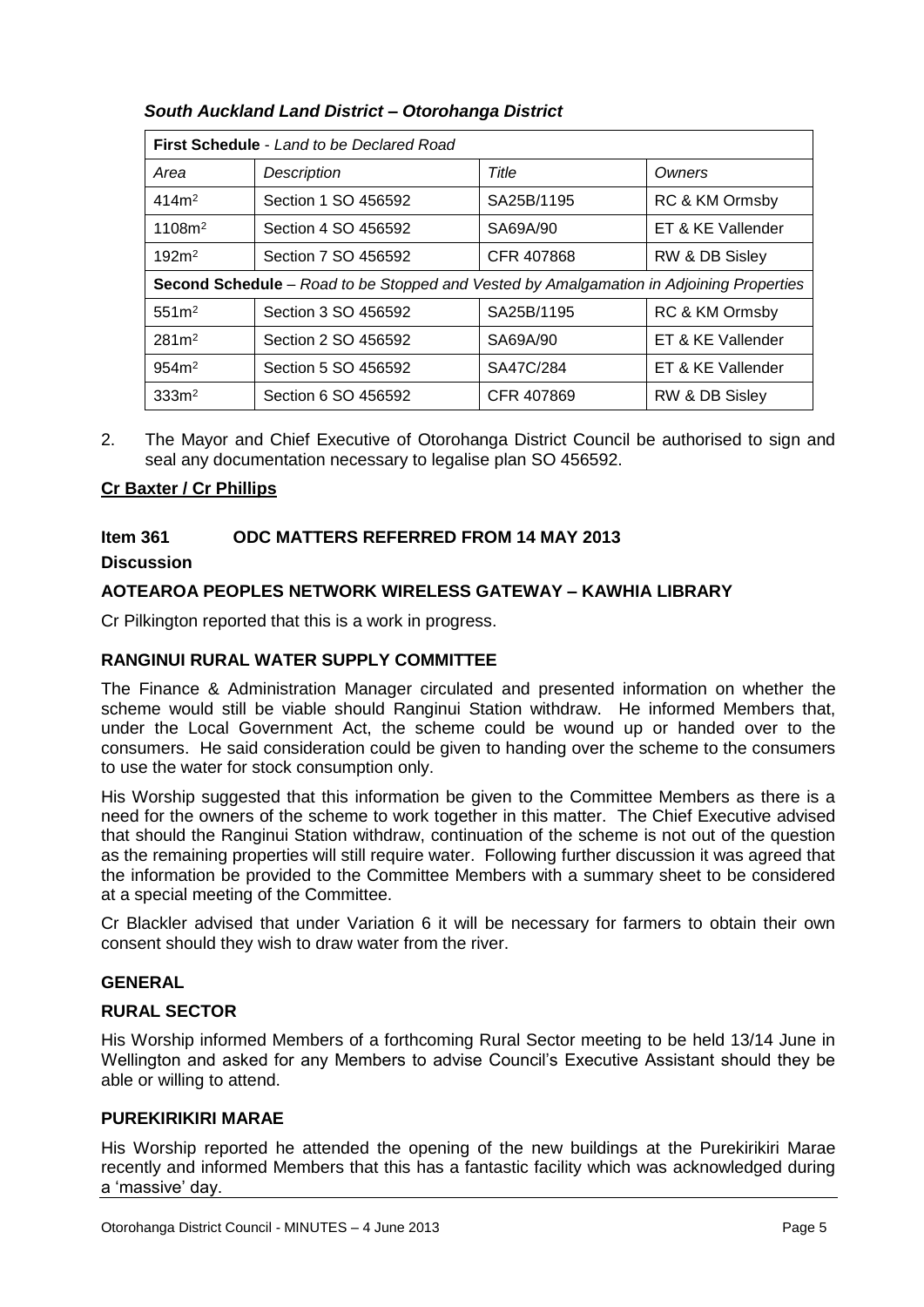# **KAWHIA WHARF/SLIPWAY**

His Worship informed Members that on Thursday 6 June 2013 at 11.00am and 12noon a workshop meeting is to be held regarding the Kawhia Wharf and the potential to extend the slipway at Kawhia.

# **Item 360 ANNUAL PLAN SUBMISSIONS 2013**

## **Discussion**

The District Accountant attended the meeting.

# **MS HM SMITH**

Members were informed that the submitter Ms HM Smith had not arrived to present her submission.

# **WAIKATO FEDERATED FARMERS OTOROHANGA BRANCH**

Mr Gary Voogt, Otorohanga Branch Chair and Ms Hilary Walker, Regional Policy Advisor for Federated Farmers of NZ (FF) attended the meeting. Ms Walker presented the submission.

Mr Voogt informed Members that all farmers throughout the District pay for the promotion of their industry for which the District benefits. He requested that those involved in tourism do the same.

His Worship reported that Council reflects its future by being optimistic however, this does not mean it takes its responsibilities lightly. He said Council always adds to its proposed rules and conditions the word 'enabling' to assist others.

His Worship referred to Council's Uniform Annual General Charges and advised that Council listens to the submission of the Federation and in turn the FF representatives listen to Council however, this is repeated every year. The Finance & Administration Manager reported that under the current rating legislation there is a 30 percent cap however, there are two conflicting legal opinions as to what Uniform Rates are included in the 30 percent cap. One being, you only include Uniform Rates levied across the District, and two, include all Uniform Rates

The Finance & Administration Manager advised that should method 1 be used (rates levied across the whole of the District) then Council is sitting at 22 percent. Should method 2 be used, then Council is just under the cap at 29.5 percent.

The Finance & Administration Manager reported that FF have the legal opinion from the Office of the Auditor General that all Councils should use Uniform Rates levied across the District. He said he has been waiting for FF to forward confirmation of this. His Worship said Council is trying to encourage provision of a wide range of services for the benefit of the Otorohanga ratepayers. Cr Pilkington suggested that a possible role for FF would be for them to lobby the various industries such as tourism at a national level. She said any move from the General Rate to a Targeted Rate is considered at Council's three yearly funding review. Cr Johnson said that Council is attempting to make the town a better place to live and work and as the District is suffering a rural decline, it requires the assistance of FF.

# **SPORT WAIKATO**

Mr Mathew Cooper and Ms Robbie Matthews attended the meeting. Mr Cooper said he would like to see a strategic long term approach being undertaken with Sport Waikato and Council staff.

Mr Cooper referred to the 'Be a Sportie' initiative, events and sportville concept and the Waikato Regional Sport facilities plan with Sport NZ.

# **STAFF SUBMISSION**

The Finance & Administration Manager presented Council's Staff Submission including -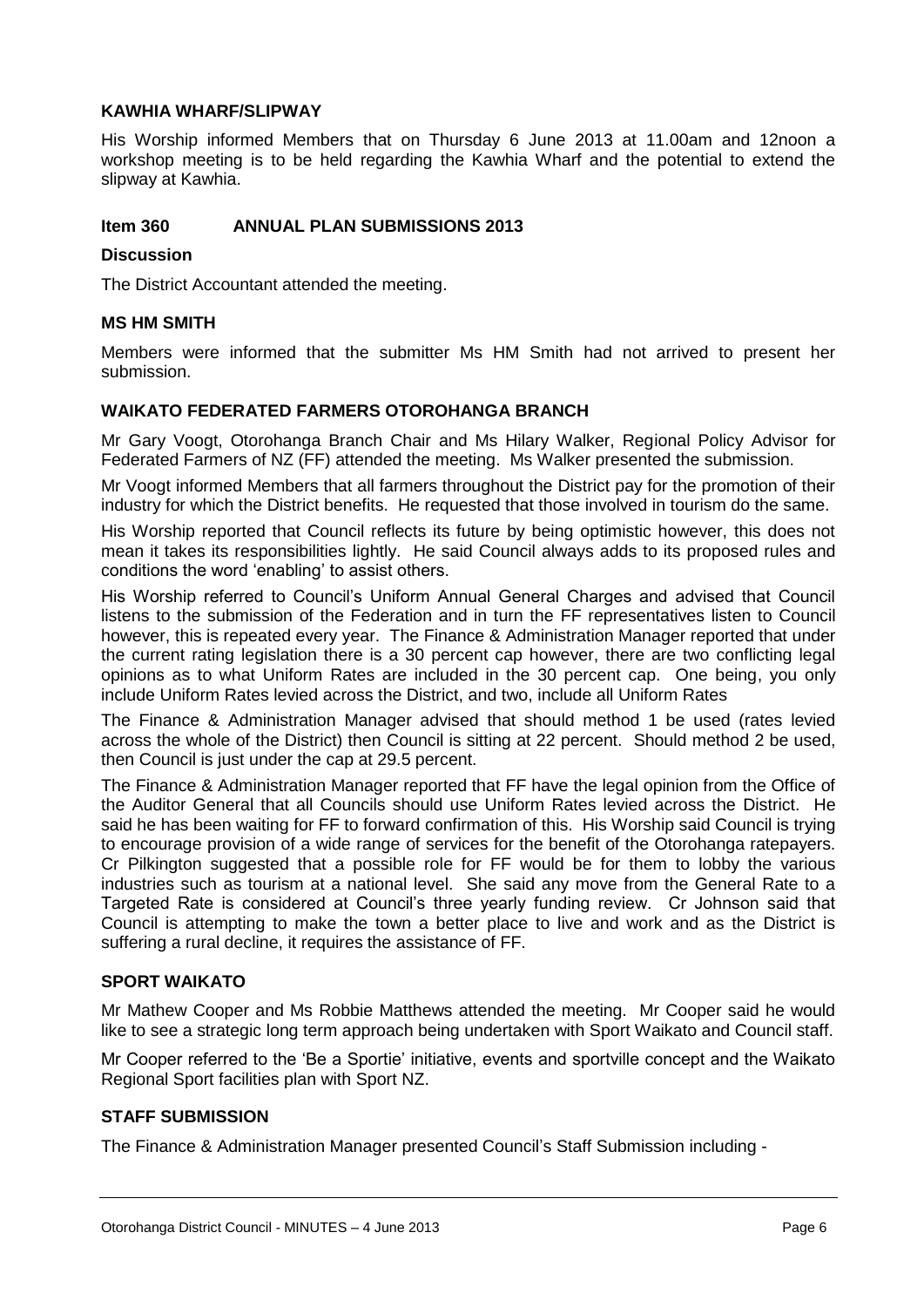\$30,000 budget included in District Property for the Kawhia Museum, to cover the cost of fixing the leaking roof. This additional cost will be funded \$14,500 from depreciation reserves, with the remaining \$15,500 from internal loan raising. It was suggested that a report on this matter be presented to the next Kawhia Community Board meeting to be held on 26 July 2013. The Finance & Administration Manager also referred to increases in the Trade Waste fees, a typing error on page 23 where Planning and Development performance measures have been repeated instead of listing the Civil Defence performance measures and consideration to increasing the Civil Defence budget to \$17,000.

# **LUNCHEON ADJOURNMENT**

Council adjourned for luncheon at 12.40pm and resumed at 1.15pm.

Following the luncheon adjournment consideration was then given to each individual submission to the Annual Plan.

# **FEDERATED FARMERS - WAIKATO BRANCH**

Members agreed with the following recommendations, that –

- 1. Council recognise Federated Farmers as an interested stakeholder if any Council amalgamation proposals are advanced.
- 2. Council continues to deliver a good level of transparency by providing detailed itemised rate demands to all ratepayers.
- 3. The Long Term Plan and Annual Plans continue to include example rates for a wide range of properties which enables readers to compare rates.
- 4. Council is aware of the potential impact the District Plan policies and methods could have on property valuations and the subsequent impact this may have on rating policies.
- 5. The Annual Plans continue to provide information on the UAGC.
- 6. Council increase its UAGC percentage to the maximum possible allowance.
- 7. Council disclose both methodologies in the Annual Plan relating to UAGC's.
- 8. Council continues to make good use of targeted rates to fund services which have a high level of direct and identifiable benefit.
- 9. Council endeavours to keep rate increases as low as possible and to ensure that key focus areas meet a 'core business' test.

Furthermore the recommendation that Council introduce a targeted rate on accommodation and entertainment businesses to fund tourism marketing and related District promotion and that Council reviews the funding allocation split to reduce the General Rate contribution and target rates to businesses directly benefiting from the service, be reconsidered in the next Council Funding Review.

#### **SPORT WAIKATO**

Council accepted Sport Waikato's recommendations that Council's objectives and Community outcomes are being met by –

- 1. Coordinating opportunities to reduce barriers, increasing use of Council's parks, reserves, facilities and the natural environment the District offers
- 2. Building capable and sustainable organisations, ensuring the volunteer base remains strong. Improving local collaboration to strengthen the delivery of community sport, recreation and physical activity.
- 3. Providing a vibrant, healthy and happy place, a place people want to live and visit.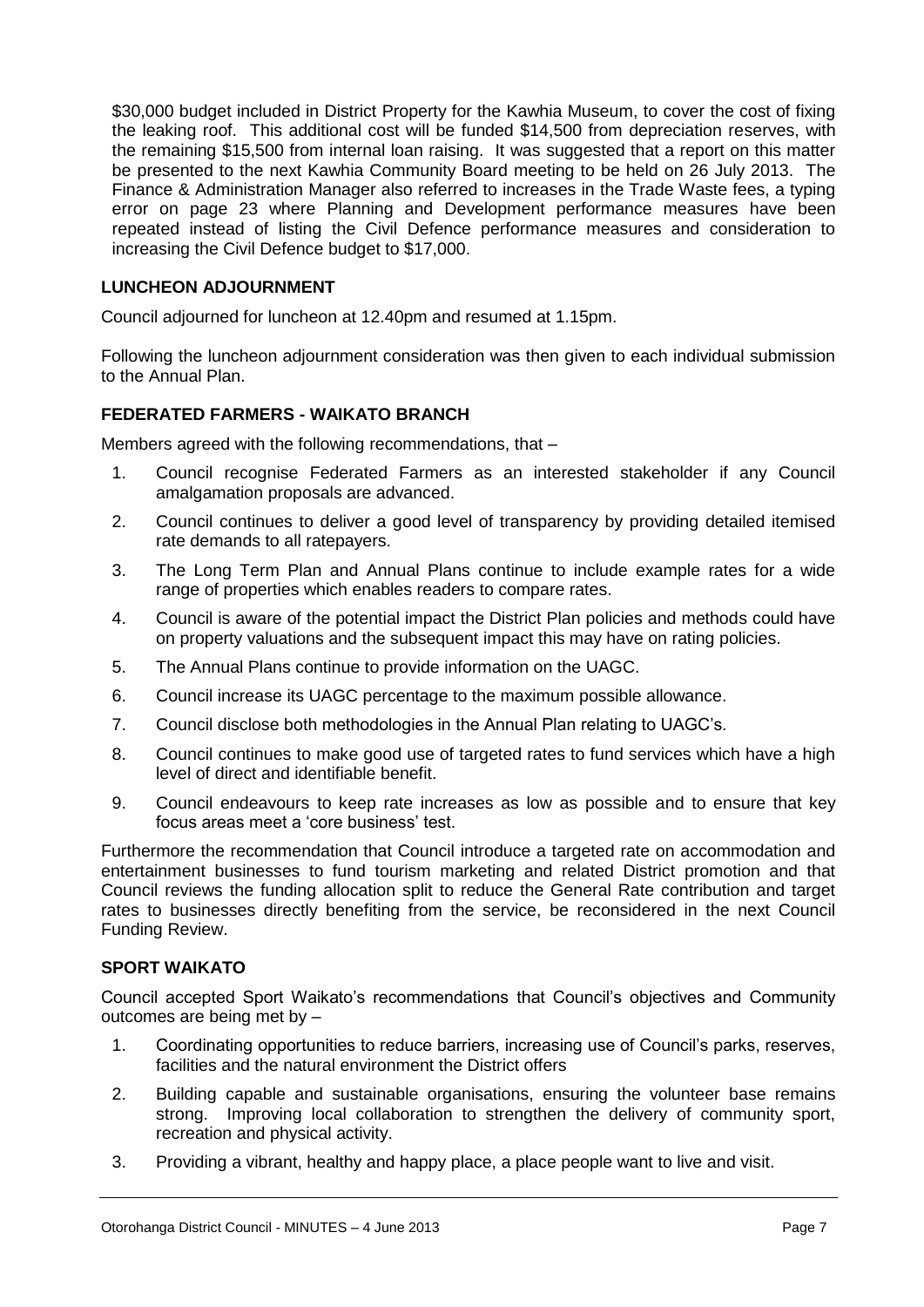- 4. Increasing awareness of all sport, recreation and physical activity opportunities.
- 5. Promoting the celebration and success in all aspects of sport and recreation.

# **STAFF SUBMISSION**

Council agreed to the following changes to the Annual Plan

- 1. \$30,000 budget included in District Property for the Kawhia Museum, to cover the costs of fixing the leaking roof. This additional cost will be funded \$14,500 from depreciation reserves, with the remaining \$15,500 from internal loan raising.
- 2. Make the following increases to the Trade Waste fees
	- a. Application Fee \$110<br>b. Controlled Consents -
	- b. Controlled Consents 1 year \$148
	- c. Controlled Consents 3 years \$294
- 3. Fix a typing error on page 23, where Planning and Development Performance Measures have been repeated instead of listing the Civil Defence Performance Measures.
- 4. Increase the Civil Defence budget to \$17,000.

# **WAIKATO REGIONAL COUNCIL**

Council acknowledges WRC's advice that it has decided to only submit on specific consultation issues raised within Council's draft document or raise matters that they consider impact on Regional Council services/projects. Accordingly, it has reviewed Council's 2013/14 Draft Annual Plan and noted that no significant changes have been made to work programmes as outlined in Council's 2012/22 Long Term Plan which would impact on the delivery on their services. In addition WRC currently has no specific matters that they seek to raise with the Otorohanga District Council.

# **PHYSICIANS & SCIENTISTS FOR GLOBAL RESPONSIBILITY**

Forwarding their independent scientific assessment and advice on the following matters –

Genetic engineering, Wilding Pines and Nanotechnology.

# **G & D GILBERT**

Expressing their concern that 'big business' is forcing on the general public genetically engineered crops and genetically modified organisms, and the human food and animal feeds that are so produced.

# **ENVIRO SCHOOLS FOUNDATION**

Recognising the financial challenges facing Councils at the present time and also the changing context coming from Local Government reform. At such times they believe it is vital for Councils to continue to invest in programmes with integrated and long term outcomes. In this context Enviro Schools offer –

- 1. Education as an enabler of long term change
- 2. A way to address the drivers on infrastructure costs
- 3. Holistic approach
- 4. Developing peer role models and future leaders
- 5. Value added and highly scalable model